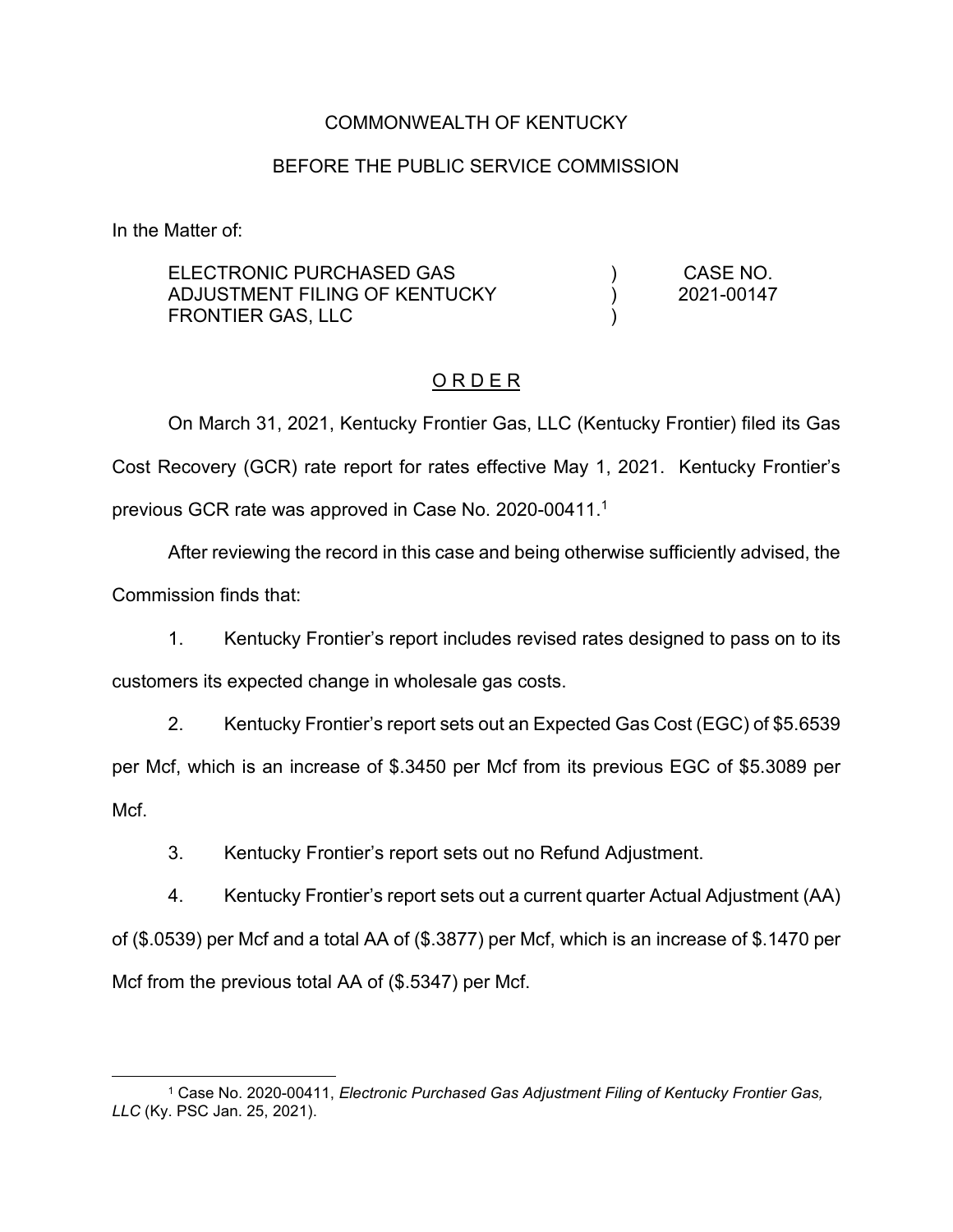5. Kentucky Frontier's report sets out a current quarter Balance Adjustment (BA) of (\$.0033) per Mcf and a total BA of \$.1435 per Mcf, which is an increase of \$.0049 per Mcf from its previous total BA of \$.1386 per Mcf.

6. Kentucky Frontier's report sets out a GCR rate of \$.54098 per Ccf or \$5.4098 per Mcf. Due to a spreadsheet rounding error, Kentucky Frontier erroneously set out an incorrect GCR rate. Kentucky Frontier's corrected GCR rate is \$5.4097 per Mcf, which is an increase of \$.4969 per Mcf from its previous rate of \$4.9128 per Mcf.

7. The rates set forth in the Appendix to this Order are fair, just and reasonable and should be approved for service rendered by Kentucky Frontier on and after May 1, 2021.

8. Should Kentucky Frontier purchase sustainable natural gas from a renewable source during the reporting period of any future GCR reports, then the supplier, cost, and amount must be documented in its cover letter to the Commission.

IT IS THEREFORE ORDERED that:

1. The rates proposed by Kentucky Frontier are denied.

2. The rates set forth in the Appendix to this Order are approved for final meter readings by Kentucky Frontier on and after May 1, 2021.

3. Within 20 days of the date of entry of this Order, Kentucky Frontier shall file with this Commission, using the Commission's electronic Tariff Filing System, revised tariff sheets setting out the rates approved herein and reflecting that they were approved pursuant to this Order.

4. This case is closed and removed from the Commission's docket.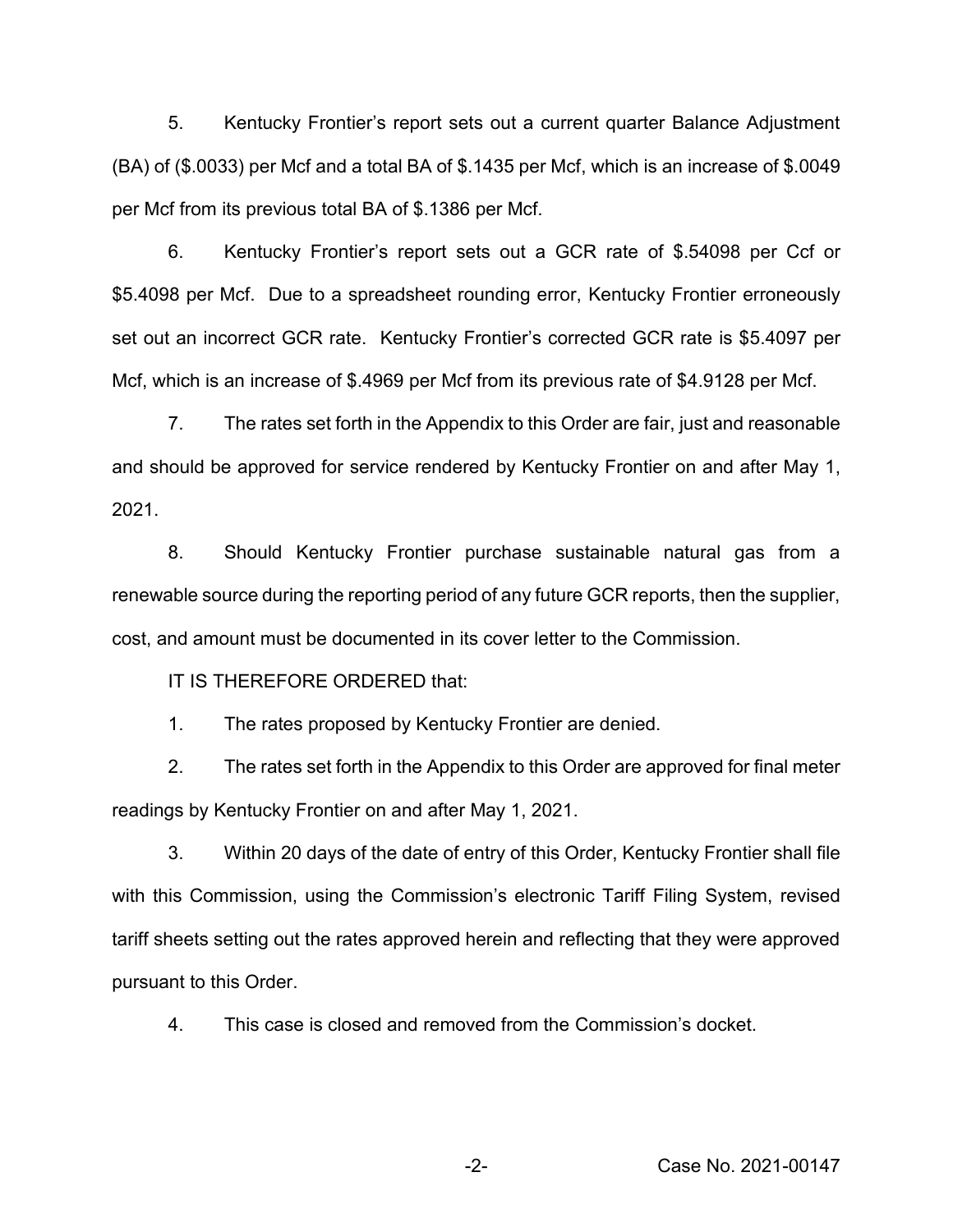By the Commission



ATTEST:

Shde O. Friday

Executive Director

Case No. 2021-00147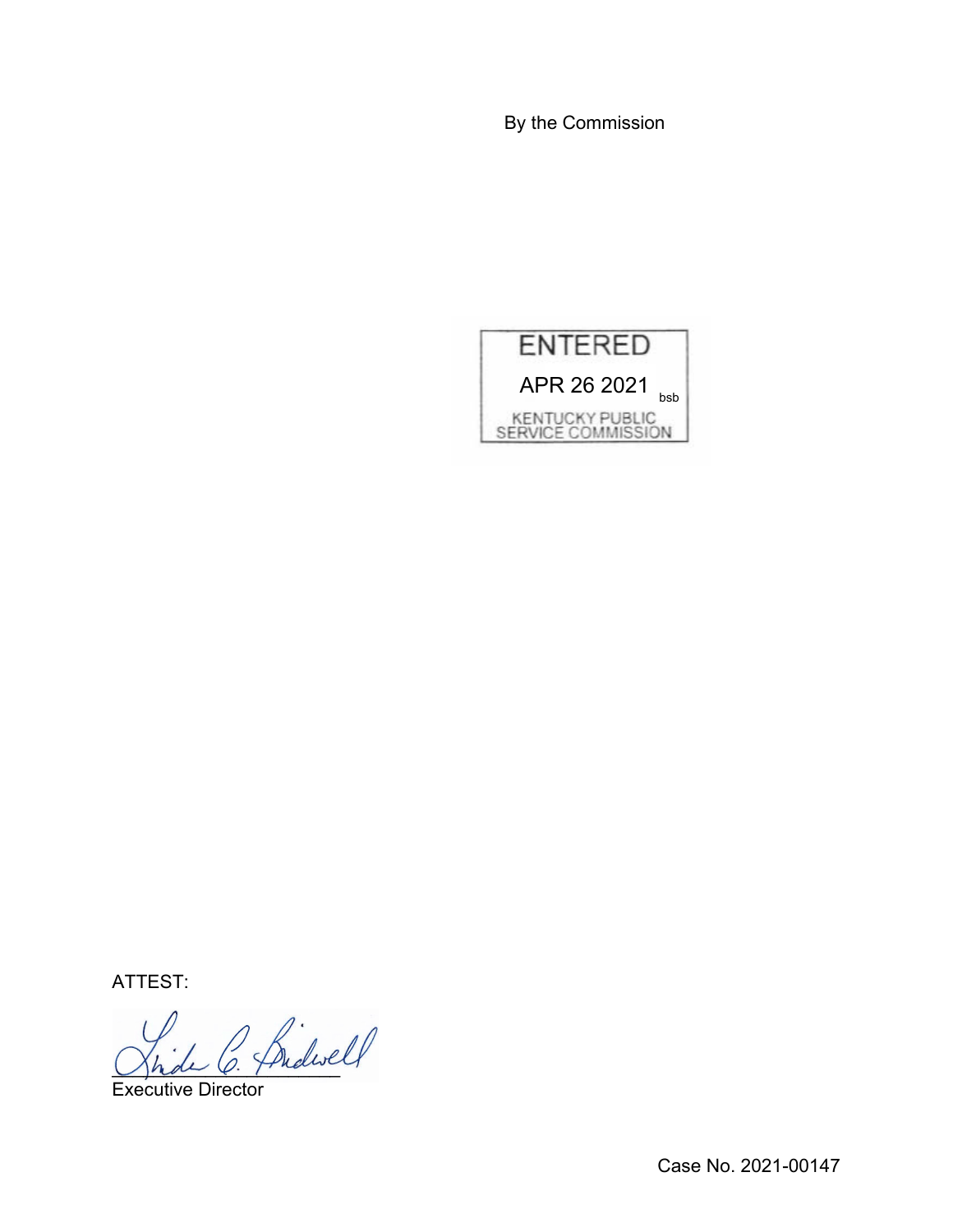# APPENDIX

# APPENDIX TO AN ORDER OF THE KENTUCKY PUBLIC SERVICE COMMISSION IN CASE NO. 2021-00147 DATED APR 26 2021

The following rates and charges are prescribed for the customers in the area served by Kentucky Frontier Gas, LLC. All other rates and charges not specifically mentioned herein shall remain the same as those in effect under the authority of the Commission prior to the effective date of this Order.

#### Gas Cost Recovery rate

The Gas Cost Recovery rate shall be \$.54097 per Ccf for service rendered on and after May 1, 2021.